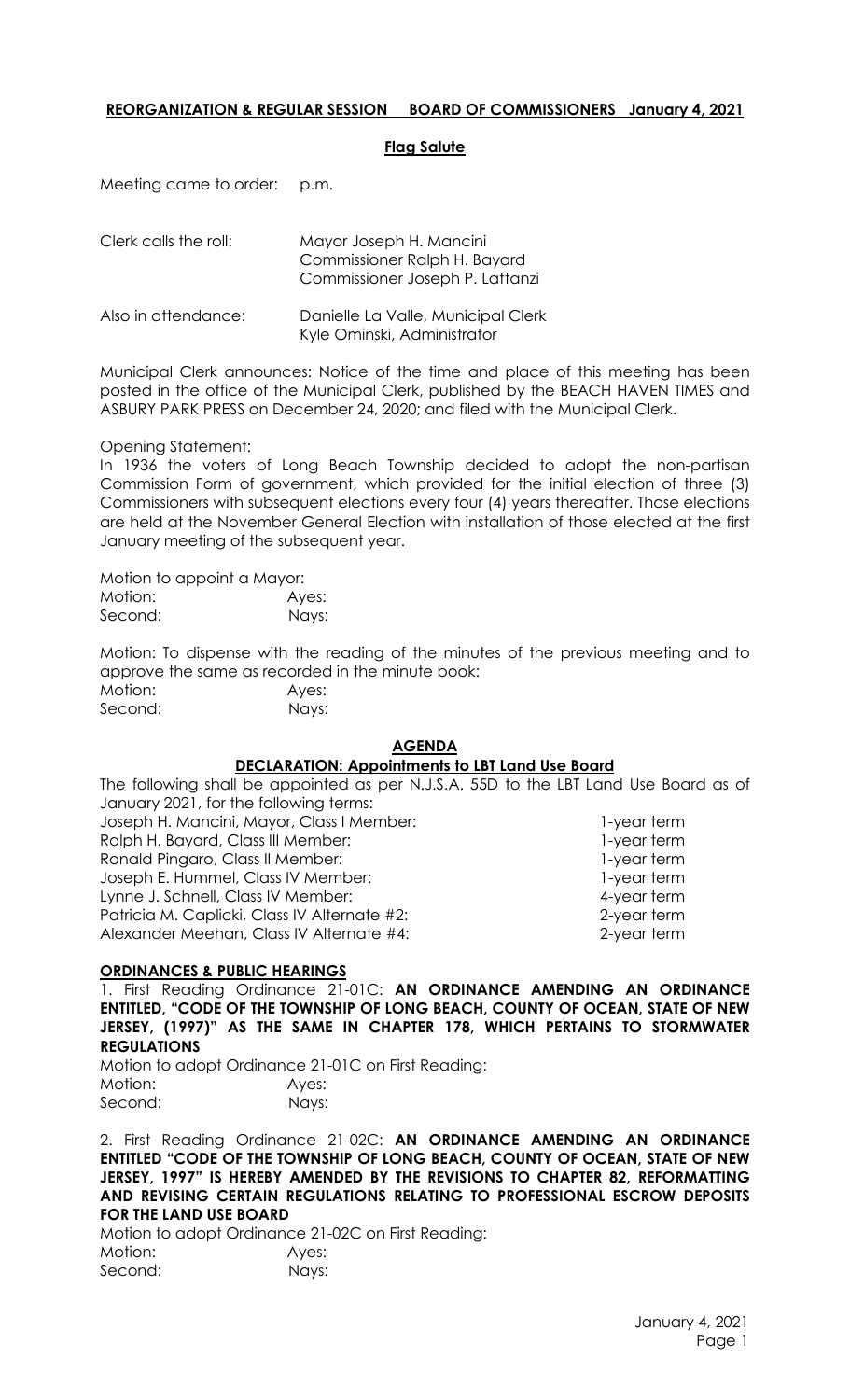# **ADOPTIONS & APPROVALS**

| 3. Resolution 21-0104.01:<br>4. Resolution 21-0104.02: |                | Assign and Designate the Commissioners/Directors to<br>their Respective Departments<br>Designate Departments / Areas over which the                                                                                                                                                                                                                                                                                                                                                                                                                                                                                                                                                                                                                                                                                                                                                          |
|--------------------------------------------------------|----------------|----------------------------------------------------------------------------------------------------------------------------------------------------------------------------------------------------------------------------------------------------------------------------------------------------------------------------------------------------------------------------------------------------------------------------------------------------------------------------------------------------------------------------------------------------------------------------------------------------------------------------------------------------------------------------------------------------------------------------------------------------------------------------------------------------------------------------------------------------------------------------------------------|
|                                                        |                | <b>Commissioners Shall Have Supervision</b>                                                                                                                                                                                                                                                                                                                                                                                                                                                                                                                                                                                                                                                                                                                                                                                                                                                  |
| 5. Resolution 21-0104.03:                              |                | Designate the Official Newspapers                                                                                                                                                                                                                                                                                                                                                                                                                                                                                                                                                                                                                                                                                                                                                                                                                                                            |
| 6. Resolution 21-0104.04:                              |                | <b>Approve Various Personnel Matters</b>                                                                                                                                                                                                                                                                                                                                                                                                                                                                                                                                                                                                                                                                                                                                                                                                                                                     |
| 7. Resolution 21-0104.05(a-m):                         |                | Approve Various Appointments for 2021:<br>a. Administrator for DOT Alcohol and Drug Testing<br>Policy: Gabrielle Albert<br>b. Insurance Fund Commissioner: Kyle Ominski<br>c. Workers Compensation Administrator:<br><b>Gabrielle Albert</b><br>d. Public Agency Compliance Officer:<br>Danielle La Valle<br>e. Americans with Disabilities Act Coordinator:<br>Danielle La Valle<br>Assessment Search Officer: Danielle La Valle<br>f.<br>g. Signatory for Certified Lists of Adjacent Properties:<br><b>Tracy Hafner</b><br>h. Tax Search Officer: Dawn Annarumma<br><b>Community Development Block Grant</b><br>İ.<br>Representative: Andrew Baran<br>Certifying Agent Supervisor: Lydia D' Amore<br>$\cdot$<br>k. Civil Service Commission Appointing Authority:<br>Kyle Ominski<br>Local Emergency Planning Committee (LEPC)<br>Ι.<br>m. Hazardous Mitigation Planning Committee (HMPC) |
| 8. Resolution 21-0104.06:                              |                | Authorize Tax Appeal Officers for 2021                                                                                                                                                                                                                                                                                                                                                                                                                                                                                                                                                                                                                                                                                                                                                                                                                                                       |
| 9. Resolution 21-0104.07:                              |                | Establish the Green Team Advisory Committee<br>for 2021                                                                                                                                                                                                                                                                                                                                                                                                                                                                                                                                                                                                                                                                                                                                                                                                                                      |
| 10. Resolution 21-0104.08:                             |                | Appoint Authorized Signatories for the Police Dept.                                                                                                                                                                                                                                                                                                                                                                                                                                                                                                                                                                                                                                                                                                                                                                                                                                          |
| 11. Resolution 21-0104.09:                             |                | Appoint Various Members to the Land Use Board:<br>- Ralph Bayard: Class III - 1/1/21 through 12/31/21<br>- Ronald Pingaro: Class II - 1/1/21 through 12/31/21                                                                                                                                                                                                                                                                                                                                                                                                                                                                                                                                                                                                                                                                                                                                |
| 12. Resolution 21-0104.10:                             |                | Approve Designated Dates for Town-Wide Private<br>Yard Sales in 2021:<br>Saturday, May 22 <sup>nd</sup> and Saturday, July 3rd                                                                                                                                                                                                                                                                                                                                                                                                                                                                                                                                                                                                                                                                                                                                                               |
| 13. Resolution 21-0104.11:                             |                | Authorize Special Events to Take Place in Long Beach<br>Township in 2021                                                                                                                                                                                                                                                                                                                                                                                                                                                                                                                                                                                                                                                                                                                                                                                                                     |
| Motion to approve Items 3-13:<br>Motion:<br>Second:    | Ayes:<br>Nays: |                                                                                                                                                                                                                                                                                                                                                                                                                                                                                                                                                                                                                                                                                                                                                                                                                                                                                              |

# **PURCHASES, CONTRACTS & AWARDS**

| 14. Resolution 21-0104.12: | Award Contracts Per Bid for Lifeguard and Beach<br>Badge Uniforms for the Beach Patrol Department |
|----------------------------|---------------------------------------------------------------------------------------------------|
|                            | - Original Watermen, Inc: 2-year contract<br>- Jetty Life, LLC: 2-year contract                   |
|                            | - Shore Promotions: 2-year contract                                                               |
|                            |                                                                                                   |

Motion to approve Item 14: Motion: Ayes: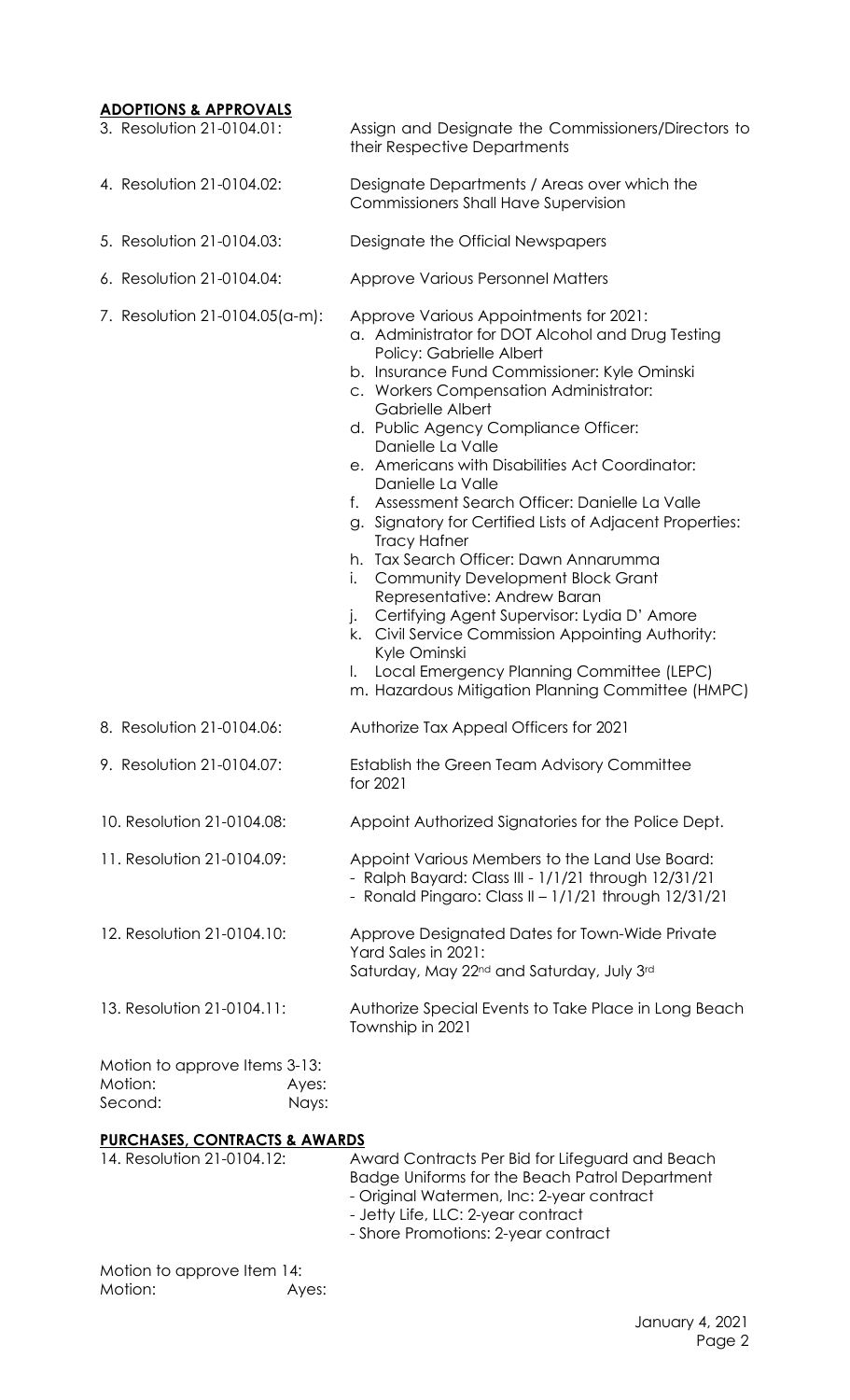Second: Nays:

| <b>FINANCIAL APPROVALS</b>                           |                |                                                                                                                                                                                                                                                                                                                                                        |
|------------------------------------------------------|----------------|--------------------------------------------------------------------------------------------------------------------------------------------------------------------------------------------------------------------------------------------------------------------------------------------------------------------------------------------------------|
| 15. Resolution 21-0104.13:                           |                | Designate Depositories Wherein Funds of the Township<br>May Be Deposited and Invested                                                                                                                                                                                                                                                                  |
| 16. Resolution 21-0104.14:                           |                | Designate Depositories to Honor Municipal Checking<br>Accounts and to Authorize the Use of Facsimile<br>Signatures                                                                                                                                                                                                                                     |
| 17. Resolution 21-0104.15:                           |                | Approve Various Petty Cash Funds & Custodians<br>for 2021                                                                                                                                                                                                                                                                                              |
| 18. Resolution 21-0104.16(a-c).                      |                | Approve various actions by the Tax Collector:<br>a. Authorizing a Tax Sale for Outstanding Charges<br>Due in 2020<br>b. Authorizing the Cancellation of Overpayment and<br>Delinquent Property Taxes of Less than \$10.00<br>for 2021<br>c. Fixing the Interest Rate to be Charged<br>on.<br>Delinquent Taxes and Setting the Grace Period for<br>2021 |
| 19. Resolution 21-0104.17:                           |                | Approve Bills and Payroll:<br>Bills in the amount of: \$6,780,160.21<br>Payroll in the amount of: \$901,441.99                                                                                                                                                                                                                                         |
| Motion to approve Items 15-19:<br>Motion:<br>Second: | Ayes:<br>Nays: |                                                                                                                                                                                                                                                                                                                                                        |

### **COMMISSIONERS' REPORTS**

**Commissioner Lattanzi: Commissioner Bayard:**

### **PUBLIC HEARING:**

### **Community Development Block Grant Applications for 2021**

**Commissioner Bayard announces**: Now is the time for the Public Hearing in regard to applications to be submitted for funding consideration through the 2021 Ocean County Community Development Block Grant. Legal notice of this Public Hearing was published on January 1st, 2021. The deadline for applications submitted to Long Beach Township is February 1st, 2021. The next hearing shall take place on February 1st at 4:00 p.m. in the Municipal Court Room.

#### **OPEN PUBLIC HEARING CLOSE PUBLIC HEARING**

20. Resolution 21-0104.18: Approve 2021 Community Block Grant Application for Long Beach Township – Handicap Beach Access Lifts

Motion to approve Item 20: Motion: Ayes: Second: Nays:

**Mayor Mancini:** The next meeting of the Land Use Board will be held on Wednesday, January 13<sup>th</sup>, 2021 at 7:00 pm in the upstairs multi-purpose room.

Second Reading and Public Hearing for Ordinances 21-01C, 21-02C and the Community Development Block Grant Application Second Hearing will take place at the public meeting held on Monday, February 1, 2021 at 4:00 pm.

### **OPEN PUBLIC SESSION CLOSE PUBLIC SESSION**

Motion for adjournment at: Motion: Ayes: